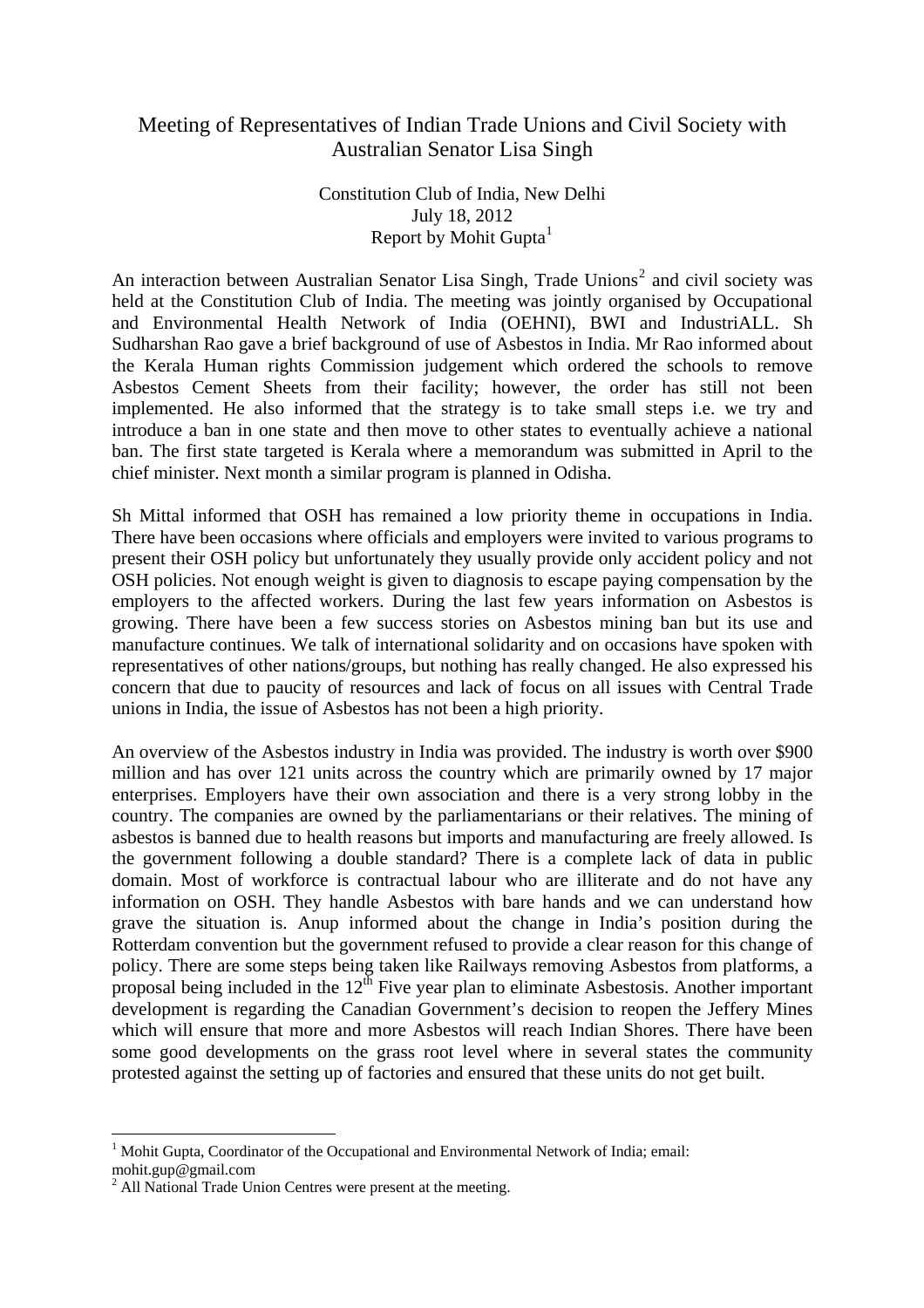There was a concern regarding what material should a poor man use for construction of his house. We can talk about a ban on Asbestos but we should also talk about substitutes and alternates particularly in rural and backward areas. An example was provided from Kanpur and Nagpur where 2 cow shelters were made of a sheet similar to Asbestos Cement sheet using cow dung which is cheap and eco-friendly. If we have similar products and alternates available, only then will a ban be viable. More such products should be found and promoted.

The participants stated that unfortunately, there is no strong political will of the Government to ban use of Asbestos and no substitutes and alternates available in the market.

Senator Singh gave a brief background of her work and current situation in Australia. She said that India should learn from what Australia has already gone through and ensure that they do not suffer the same things. She said that Australia is currently witnessing the third wave of Asbestos related diseases, the workers, their family members and now their children. She informed that the Australian PM has a lot of interest in OSH and a committee is working on a federal law on National harmonization on OSH conditions to be implemented across the country, which has been supported by the union movement.

She said that we also need support of neighbouring countries and friends to help move towards a ban. She promised all possible help in this regards along with other ministers. She said that a resolution was developed at the Labour Party conference last year which initially did not mention Asbestos. This was improved by the then foreign minister who has asked for a global alliance conference to be held in Australia bringing representatives to share experiences, because we owe this to the world.

She informed regarding the Asbestos Cement plant in Tasmania, Australia which was converted to a non-asbestos cement plant after the Australian Ban, without any loss of employment or significant costs (a case study or more information was requested from the Senator). So it doesn't have to be "ALL or NOTHING game". We know that all Asbestos kills whether it is white, brown or blue. We need to help Indian Government and industry to understand that. We need to remove any blockage to help with this understanding. By opening doors, by giving subsidies, they are in fact killing their workforce and we need to do whatever we can to turn this around. We have nearly 700 deaths every year in Australia which is rising. We have a government funded Mesothelioma registry. She also asked the participants for any kind of help required to achieve a ban on asbestos and stop the Canadian exports.

The meeting ended with a vote of thanks to the Senator for giving her valuable time and all the participants for their inputs.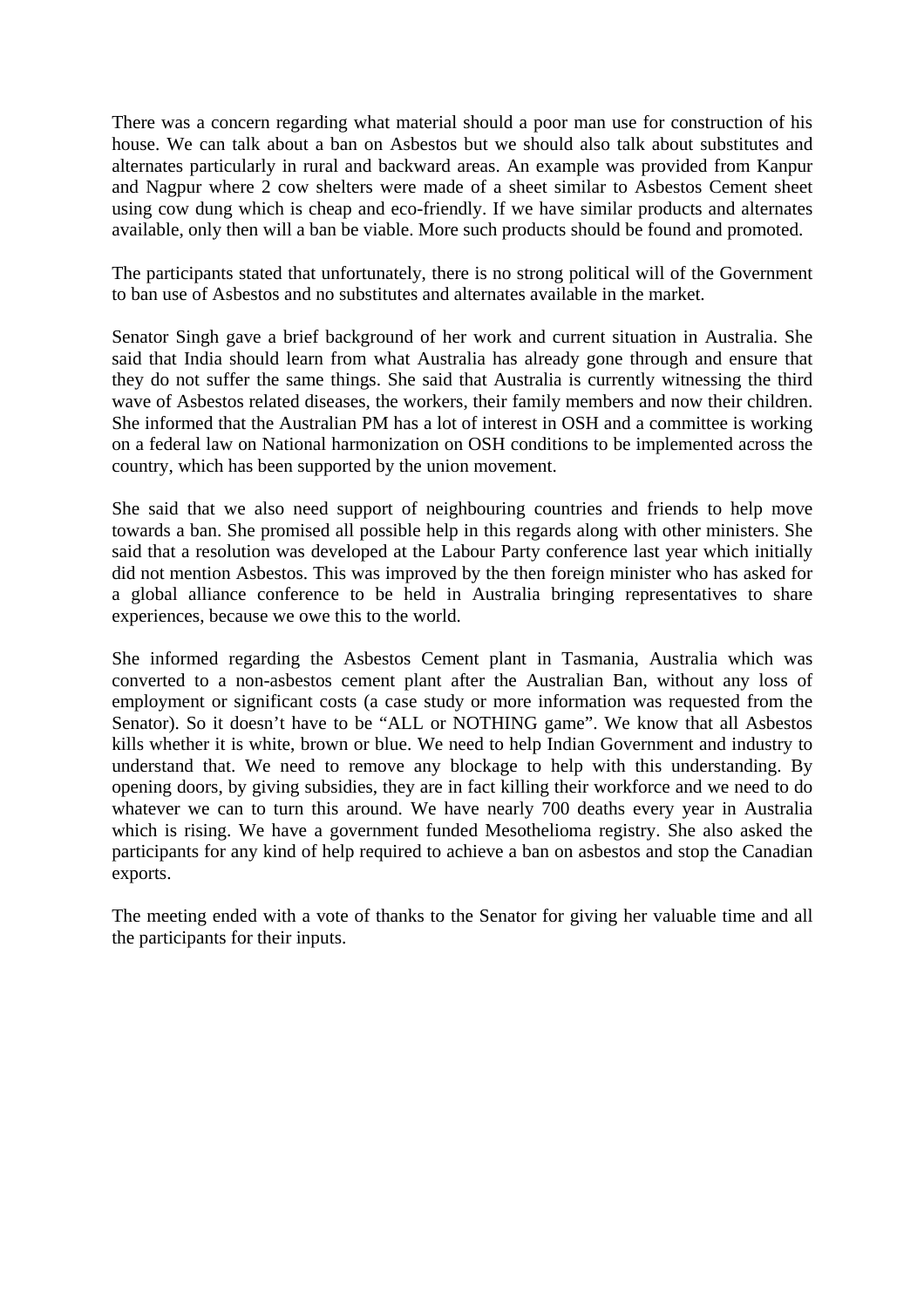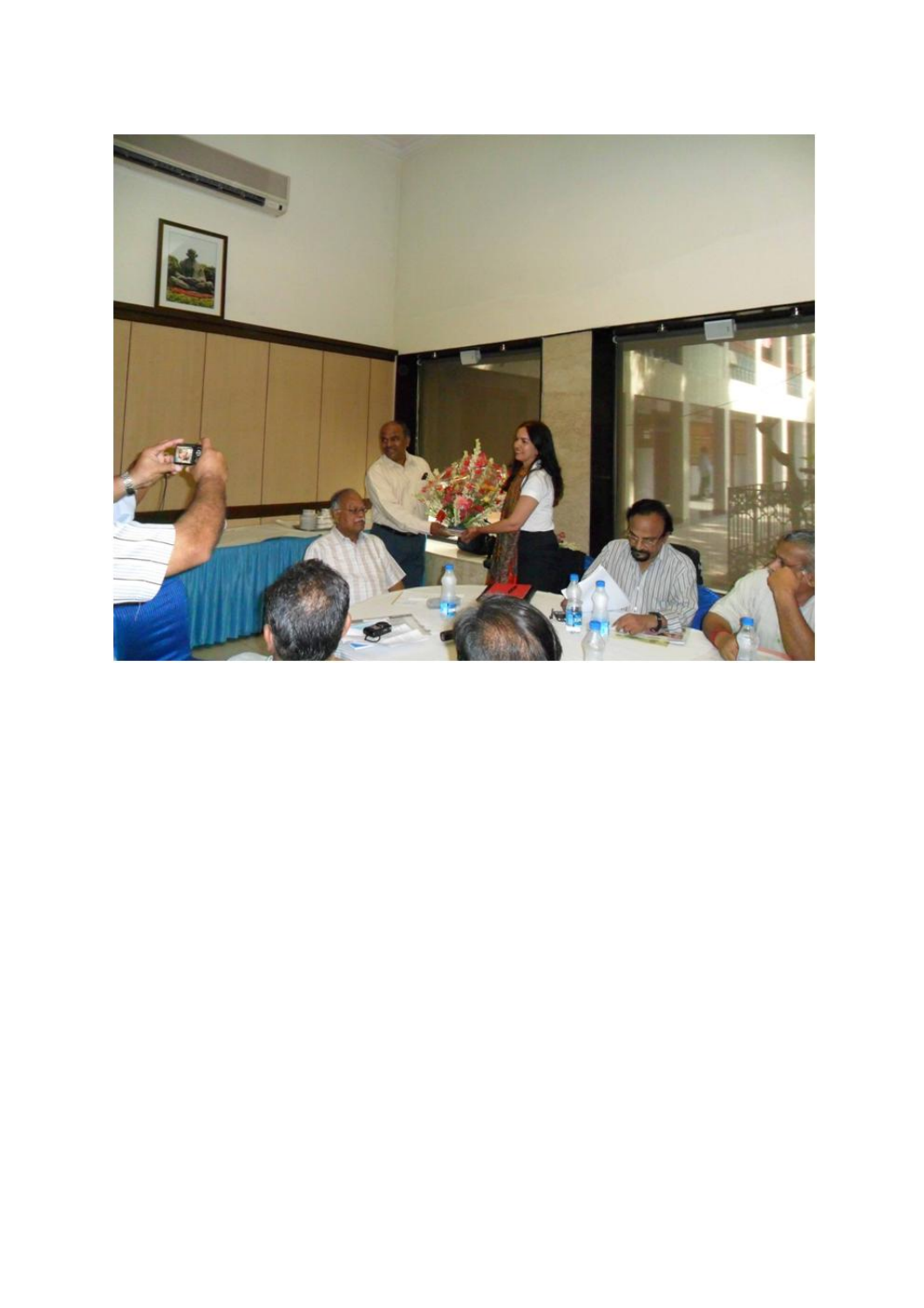